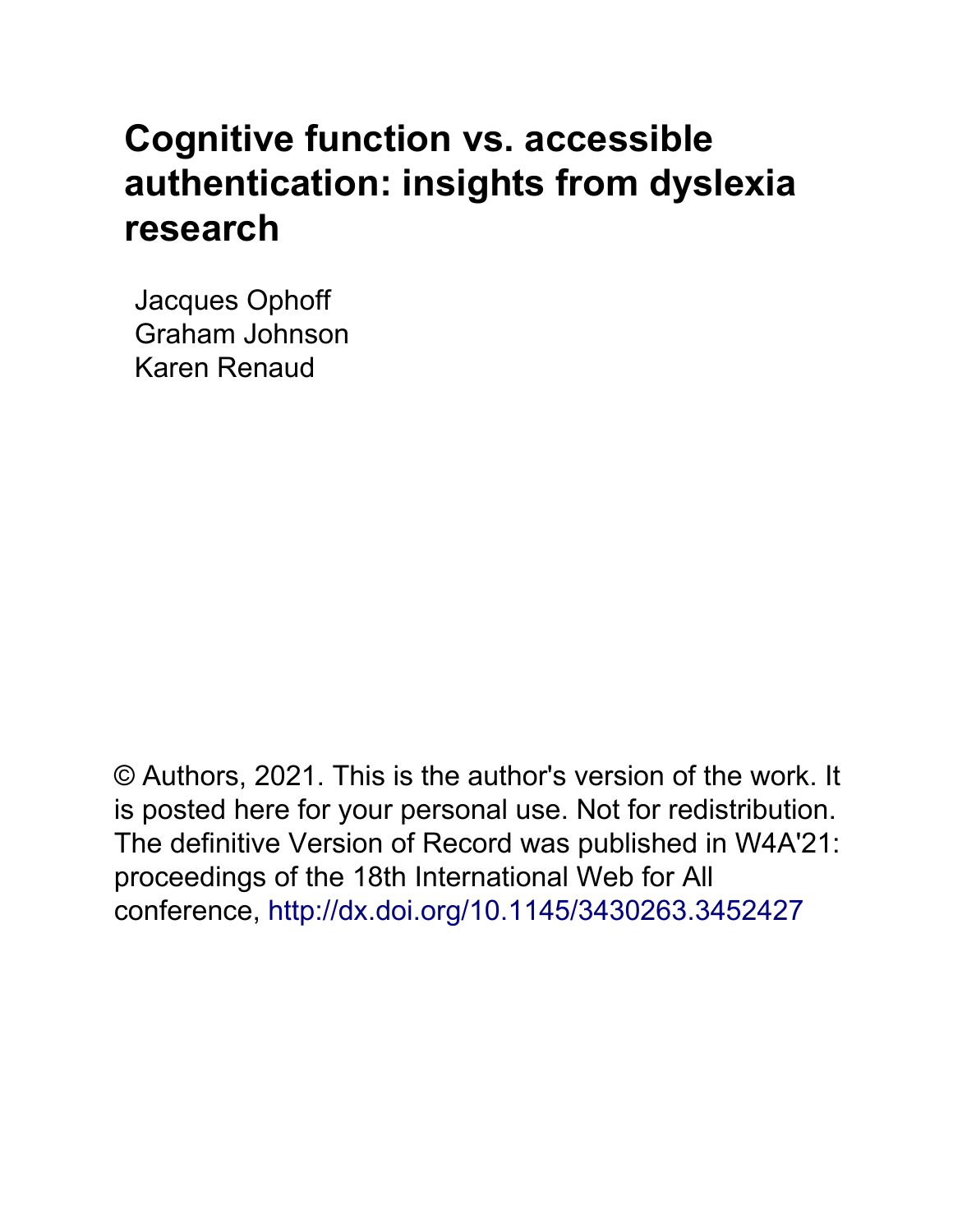## Cognitive Function vs. Accessible Authentication: Insights from Dyslexia Research

Jacques Ophof, Graham Johnson {[j.ophof,g.johnson}@abertay.ac.uk](mailto:j.ophoff,g.johnson}@abertay.ac.uk) Abertay University Dundee, United Kingdom

Karen Renaud [karen.renaud@strath.ac.uk](mailto:karen.renaud@strath.ac.uk) University of Strathclyde Glasgow, United Kingdom

#### ABSTRACT

The most common authentication mechanism, the password, requires a user to recall a secret. Users take this memorisation, or cognitive function, test on a daily basis in order to gain access to systems and devices. This mechanism's design has received much scrutiny and there is a common realization that security and usability are key considerations. In this paper, we consider a third, emergent aspect: that of accessibility. Using a qualitative approach, we explore the challenges current password-based approaches pose to people with dyslexia, a relatively common cognitive disability, highlighting several issues. Following draft web accessibility guidelines, we also evaluate alternative authentication mechanisms. We observe a lack of consideration for accessibility in the area of authentication and offer suggestions for future research.

#### CCS CONCEPTS

• Human-centered computing  $\rightarrow$  Accessibility; Accessibility design and evaluation methods; Accessibility systems and tools; • Security and privacy  $\rightarrow$  Authentication; Usability in security and privacy;  $\cdot$  Social and professional topics  $\rightarrow$  People with disabilities.

### **KEYWORDS**

Cognitive Function,Accessibility,Authentication, Passwords, Dyslexia

#### ACM Reference Format:

Jacques Ophof, Graham Johnson and Karen Renaud. 2021. Cognitive Function vs. Accessible Authentication: Insights from Dyslexia Research. In Proceedings of the 18th International Web for All Conference (W4A '21), April 19–20, 2021, Ljubljana, Slovenia. ACM, New York, NY, USA, [5](#page-5-0) pages. <https://doi.org/10.1145/3430263.3452427>

#### 1 INTRODUCTION

Authentication is a fundamental part of every system where access control needs to be enforced. People have become accustomed to frequent demands to authenticate themselves, often on a daily basis. This usually requires the recall of a password, which can also be regarded as a 'cognitive function test'. To ensure the reliable and resilient operation of systems, software engineers take great care

to design and implement such authentication mechanisms securely. Usability is often a secondary consideration [\[1\]](#page-5-1), although it has received more attention, deservedly, over the last two decades [\[15\]](#page-5-2).

While there has been a great deal of focus on the correct technical implementation and usability of authentication mechanisms, the same cannot be said for accessibility. Accessibility guidelines, such as the Web Content Accessibility Guidelines (WCAG) published by the Web Accessibility Initiative (WAI) of the W3C, does not currently make any substantive reference to authentication. Arguably, this should be considered an additional dimension to be acknowledged and deliberated above and beyond the longstanding debate on security and usability tensions.

In this paper, we examine accessible authentication from the perspective of those with dyslexia, drawing on their real-world experiences ofroutine authentication. Our previous work provides a comprehensive review of extant research into the impact of dyslexia on password usage, discovering a relative neglect of this feld [\[13\]](#page-5-3). Subsequently we explored the difficulties people with dyslexia face, their general experiences with passwords, the coping strategies they use, and the advice they can provide to developers and others who struggle with passwords [\[14\]](#page-5-4). Here we focus specifcally on the WCAG and alternative authentication mechanisms which could enhance accessibility. We recruited 13 participants with dyslexia and conducted in-depth online semi-structured interviews to learn about their varied experiences and challenges, and to understand their coping strategies. Using these insights, derived from our feld data, this paper considers the ways in which accessibility standards could be informed by user-centred research, in order to provide an inclusive user experience which accommodates those with dyslexia and related difficulties.

This paper is structured as follows. In Section [2,](#page-1-0) we examine related work on authentication and cognitive function tests, after which we explore some of the key issues revealed by our interview data and analysis. In Section [3,](#page-3-0) we evaluate draft WCAG requirements on alternative (authentication and verifcation) mechanisms and explore possible trade-ofs that should be considered by system designers, developers, and operators. Finally, Section [4](#page-4-0) concludes with recommendations for future work.

### <span id="page-1-0"></span>2 AUTHENTICATION AND COGNITIVE FUNCTION TESTS

Authentication is the act of "verifying the identity of a user, process, or device, often as a prerequisite to allowing access to resources in an information system" [\[4\]](#page-5-5). This is usually accomplished using W4A '21, April 19-20, 2021, Ljubljana, Slovenia<br>
© 2021 Copyright held by the owner/author(s). Publication rights licensed to ACM.<br>
ACM ISBN 978-1-4503-8212-0/21/04…\$15.00 (knowledge); 'something you have', such as an acce sion); or 'something you are', such as a fingerprint (inherence). It

Permission to make digital or hard copies of all or part of this work for personal or classroom use is granted without fee provided that copies are not made or distributed for proft or commercial advantage and that copies bear this notice and the full citation on the frst page. Copyrights for components of this work owned by others than the author(s) must be honored. Abstracting with credit is permitted. To copy otherwise, or republish, to post on servers or to redistribute to lists, requires prior specifc permission and/or a fee. Request permissions from [permissions@acm.org](mailto:permissions@acm.org).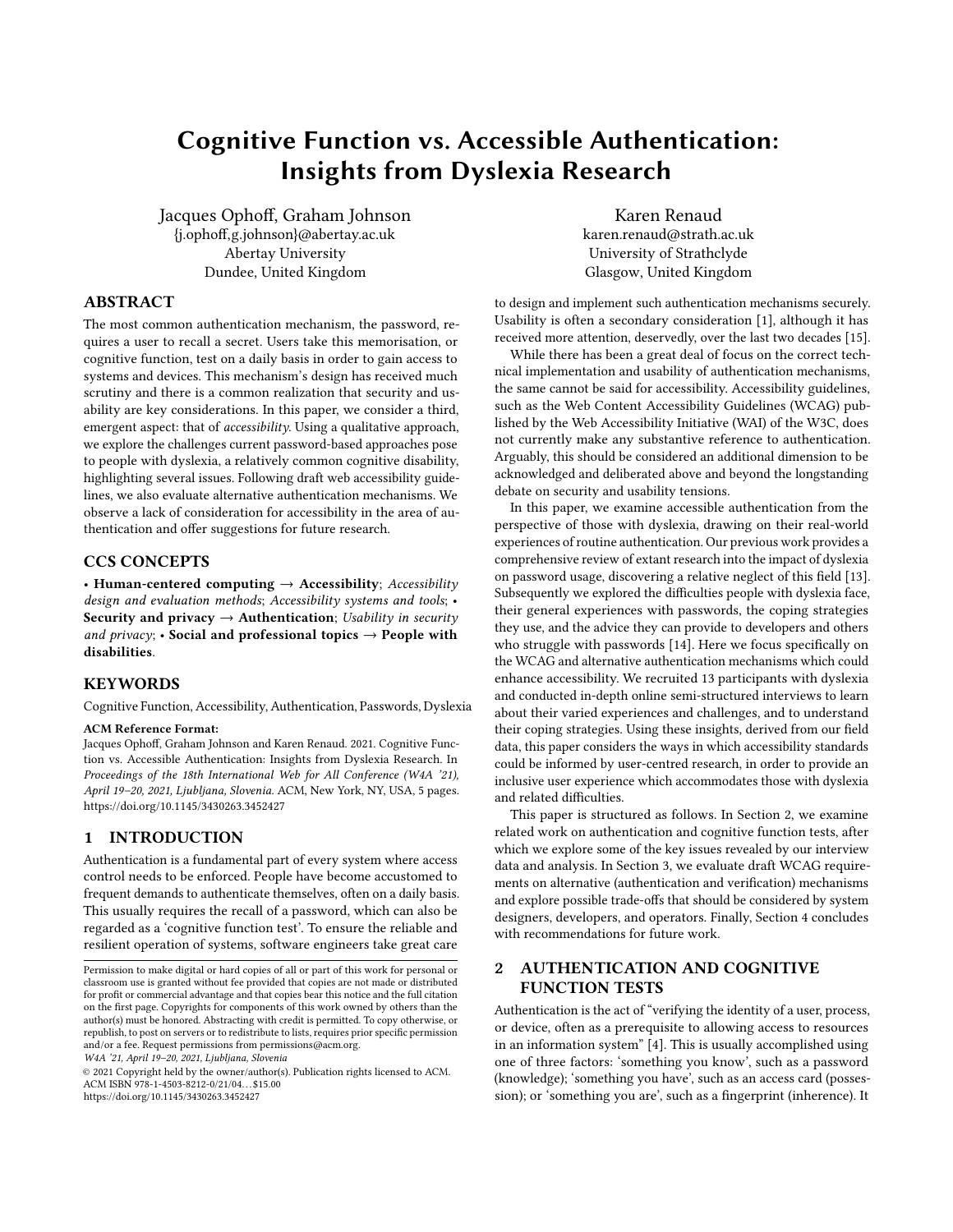is possible to provide additional layers of protection by combining two or more factors, also known as multi-factor authentication.

Of these factors, knowledge of a secret password is by far the most commonly deployed, mainly due to the ease of implementation and familiarity to users. The use of passwords relies on a type of cognitive function test, that can be described as "a task that requires the user to remember, manipulate, or transcribe information" [\[20\]](#page-5-6). Such tests are known to be especially problematic for users with cognitive disabilities with difficulties extending beyond passwords to things such as remembering patterns, PINs, tokens, and identifying objects within images (CAPTCHAs). Previous research has explored the efect of cognitive load and memory limitations on password choices [\[7,](#page-5-7) [12\]](#page-5-8).

A signifcant proportion of the world's population experiences some degree of dyslexia, which can have a major impact when they need to authenticate themselves via cognitive function tests. Dyslexics can be either 'dysphonetic' or 'dyseidetic' [\[5\]](#page-5-9). Someone with dysphonetic dyslexia has difficulty connecting sounds to symbols, so might struggle to sound out words, and is likely to make spelling mistakes. The dyseidetic individual, while having a good grasp of phonetic concepts, experiences difficulty recognising whole words and also struggles with spelling. Passwords are supposed to be 'nonwords' so, according to Newby [\[11\]](#page-5-10), dysphonetic dyslexics will struggle to spell words they are unfamiliar with, which will challenge their ability to break down passwords into characters to re-enter them. Dyseidetic dyslexics, on the other hand, will have "exceptional difficulty with nonphonetic words" [\[5,](#page-5-9) p.122], and spelling them.

Passwords are supposed to be nonwords, which means that both types of dyslexics will struggle to break a password down into individual letters correctly due to their spelling difficulties. Dyseidetic dyslexics will struggle to memorise their passwords because they cannot rely on their visual memory to memorise an obfuscated password. Dysphonetic dyslexics are likely to be challenged by the need to decipher and implement complex password requirements (upper case, lower case etc.) due to their impaired ability to recognise words.

The need for a deeper understanding of the accessibility of authentication mechanisms has been acknowledged for specifc cognitive disabilities, such as Down syndrome [\[10\]](#page-5-11), as well as cognitive impairments more generally [\[2,](#page-5-12) [8\]](#page-5-13). Following a comprehensive review of the literature, we discovered a lack of knowledge on the experiences people with cognitive disabilities (in our case dyslexia) have with passwords, and what that might imply for cognitive function tests [\[13\]](#page-5-3). Therefore, we decided to explore this topic systematically using a qualitative feld research approach [\[24\]](#page-5-14), one which entailed a semi-structured conversational and empathic approach [\[14\]](#page-5-4). Given the SARS-Cov-2 situation, these interviews were conducted remotely via contemporary video meeting tools.

#### 2.1 Problematic Issues

We asked the participants about their views on the most difficult elements of password usage which can be considered as a type of cognitive function test. Several signifcant issues were highlighted across a range of diferent elements and scenarios. Problems were experienced in the creation, use, and the management of passwords. Many of the participants found it problematic to satisfy the complexity requirements which are commonly enforced in order to ensure stronger passwords. They struggled to meet the requirements, and also to remember the resulting, changed password:

> "But if then I'm asked to add exclamation marks, fgure shapes or stars [special characters], that's a troublesome one. Especially when, once you've done it, they say this is not secure enough!" (Participant 11)

The repetition of a password, used to ensure the user has typed what they intended to, and to help them remember it, also presented them with signifcant challenges: "I spell them incorrectly. Especially if you have to type the password and confrm it. I can't do it the same twice." (Participant 5). Remembering passwords was a common difficulty for our study participants. Participant 12 explained:

> "Somebody else might be able to go, you know, right it was cat spelt with an 'a' or it was alpha spelled with a '@' sign. My brain doesn't seem to remember that. And then occasionally I'll reverse things or reverse letters and I won't notice it and then I put the same thing again and again, and then suddenly it works..."

This was often exacerbated by fatigue or frustration. As a consequence, account lockout (due to exceeding the limit of incorrect attempts) occurred frequently and sometimes required the person to create a new account altogether: "... it takes up a lot of my time re-registering for things, and password recovery, so much time..." (Participant 8).

Several participants managed passwords by physically writing them down. An interesting approach was saving passcodes or PINs as Smartphone address book entries:

"... I put these numbers in my phone. So I pretend it's a person and I make up a phone number, and the last four digits of that phone number are the PIN number." (Participant 10)

Using a password manager was suggested as a possible solution, yet most participants still preferred remembering individual passwords:

> "But I also try to remember it in case LastPass [a wellknown password manager] goes wrong; then I can still remember my passwords to the apps." (Participant 3)

The use of numbers, such as PINs, also presented problems. This form of authentication is frequently used, either as a primary or secondary factor to secure transactions. Participant 7 related that:

> "Any time I have to enter a number, even a few digits, that's really tricky. When I have to enter numbers online I get my husband to check it. I check things about three times to make sure it is right."

The length of time available to process a number also introduced frustration: "My biggest one is my banking. It creates a completely unique number every time I want to log in. So, I use this little press pad, and this little screen comes up with a number – my brain won't remember that number, and it doesn't stay up long enough for me to get it into my computer." (Participant 8).

Participants also mentioned difficulties using CAPTCHAs when a font is distorted as part of the test: "If you want me to tell you what the most difficult thing and the most frustrating thing is -- the wiggly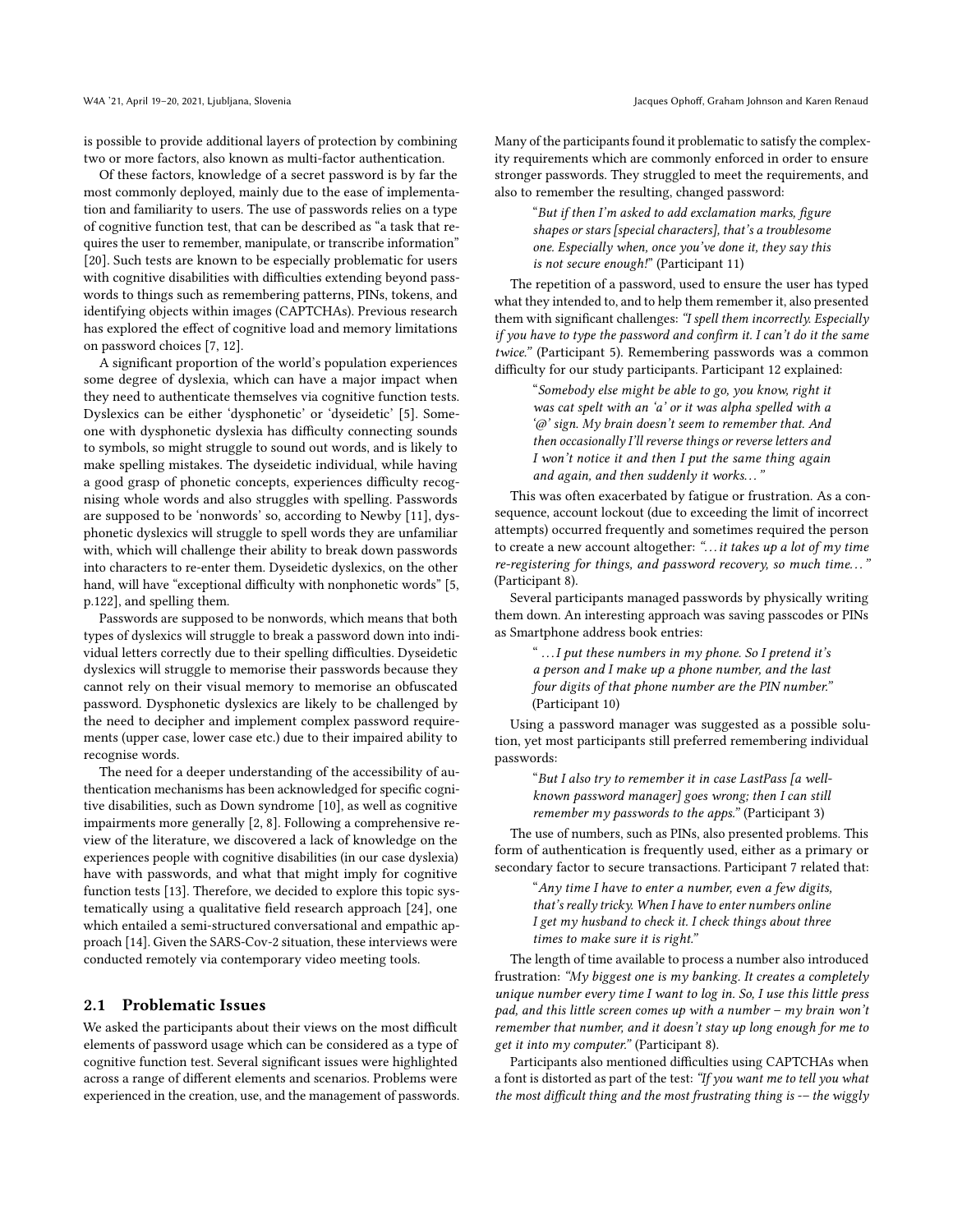capture codes you have to put in on the computer..." (Participant 11). This problem was not necessarily present when the test was in a graphical form, e.g. select all the pictures with traffic lights. However, a common workaround in both cases was switching to the audio option:

"I don't mind the ones where you have to click all the crosswalks, or click all the traffic lights, but if it's one of the ones that's got capitals and numbers for squiggly lines, I can't see it. I always just change it to audio so it speaks at me...." (Participant 8)

In summary, our data suggests that people with dyslexia, with all of its cognitive implications, can experience a range of challenges when encountering, in essence, a cognitive function test. This extends beyond passwords to the use of sequences of numbers, and to some kinds of CAPTCHAs. Our data complements previous research [\[8\]](#page-5-13), which included one participant with dyslexia, with a more detailed description of authentication experiences. It should also be noted that difficulties occur not only when trying to remember the secret information, but across the whole life cycle of creation, use, refresh, and management of passwords, as noted by the Cognitive and Learning Disabilities Accessibility Task Force (Coga TF) [\[17\]](#page-5-15) in their use of scenarios.

The work of the Coga TF [\[19\]](#page-5-16) is a combined effort of the Web Content Accessibility Guidelines Working Group (AG WG) and the Accessible Platform Architectures (APA) Working Group addressing understanding and guidance with respect to cognitive issues. The Task Force has produced clear guidance on site design and user needs where this relates to people with learning and cognitive difficulties. Their gap analysis [\[18\]](#page-5-17) clearly identifies some of the issues with web security and privacy technologies, and potential solutions. The cognitive issues, access challenges (especially with regard to creation, memory of and management of passwords) and alternatives align with fndings from our primary research driven by people with dyslexia. From a research perspective, the W3C Cognitive Accessibility User Research [\[22\]](#page-5-18) focuses on many learning or cognitive disabilities, including dyslexia (but also aphasia, dyscalculia, autism etc.), and is driving the development of strategies to improve accessibility across specifed groups.

#### 2.2 WCAG Requirements

WCAG 2.1, which was published as a W3C Recommendation in June 2018, does not contain any substantive reference to authentication. However, this gap may be addressed, hopefully, in the next version of the guidelines (WCAG 2.2), which is currently available as a Working Draft published in August 2020 [\[21\]](#page-5-19). WCAG 2.2 introduces a new success criterion called 'Accessible Authentication' (3.3.7) which requires that:

For each step in an authentication process that relies on a cognitive function test, at least one other method is available that does not rely on a cognitive function test [\[20\]](#page-5-6).

This will allow users to authenticate, regardless of the level of their cognitive abilities. Examples of other methods could be a password manager automatically flling in credentials, using a device (e.g., with biometrics), or using a third-party login provider.

Currently five 'sufficient mechanisms' are proposed as alternatives by the WCAG Working Group. Of these mechanisms only one — Email link authentication — is described in detail. This mechanism should provide a link that can be emailed to the user and, upon clicking the link, they are redirected to the website and automatically logged in. This method, also known as 'magic links', is convenient but may result in longer processing times and initial feelings of anxiety [\[23\]](#page-5-20). The fip side is that security advice often advises users not to open links in emails. The fact that this improvement in accessibility arguably weakens the integrity of the mechanism is something that has to be acknowledged and addressed.

Numerous alternative authentication mechanisms exist which could satisfy the WCAG Accessible Authentication requirement. The next section evaluates some of these mechanisms, specifcally looking at suitability for users with dyslexia.

### <span id="page-3-0"></span>3 EVALUATION OF ALTERNATIVE AUTHENTICATION MECHANISMS

While alphanumeric passwords are the most common knowledgebased authentication factor, numerous alternatives exist. Systematic literature reviews of authentication mechanisms [\[3,](#page-5-21) [16\]](#page-5-22) identifed at least six 'what you know', four 'what you hold', and 15 diferent 'what you are' factors (inherence) [\[16\]](#page-5-22). Additional considerations for each mechanism are cost and ease of implementation [\[3\]](#page-5-21). Ignoring alphanumeric passwords, the ten schemes receiving the most attention from researchers, as represented by research papers, are listed in Table [1.](#page-4-1)

It is likely that the research interest (number of articles) is to an extent a refection of availability and convenience, as well as the dominant approaches within everyday systems and services. Several of these mechanisms may be suitable to promote accessibility:

What you know: graphical passwords (but not cognitive authentication) offer a cost-effective and easy to implement mechanism. However, memorisation is still required.

What you hold: smart cards and OTPs (often in combination with a mobile app) have additional costs when hardware-based tokens are involved. However, the mechanism is well understood and easy to implement.

What you are: various biometric mechanisms or hand gestures can range in cost, depending on the complexity of hardware involved. A reliable implementation and reliance on ubiquitous biometric readers may be harder for some mechanisms.

The most common criteria for comparing mechanisms are usability, security and cost [\[16\]](#page-5-22). Furthermore, the WCAG adds the criterion of accessibility, which is not commonly considered in authentication literature and is thus an area in need of further research. We provide some initial comments based on our research data.

There was a degree of interest, although very little experience of, graphical, pictorial, and audio/musical 'password' approaches, by our interviewees. Graphical passwords ask the user to recall selected images from a set. While this mechanism is based on a principle of recall there is evidence that memorability is improved, particularly when used with cues, compared to alphanumeric passwords [\[9\]](#page-5-23). We found that participants were generally positive about the potential of this approach and perceived this to be more memorable for a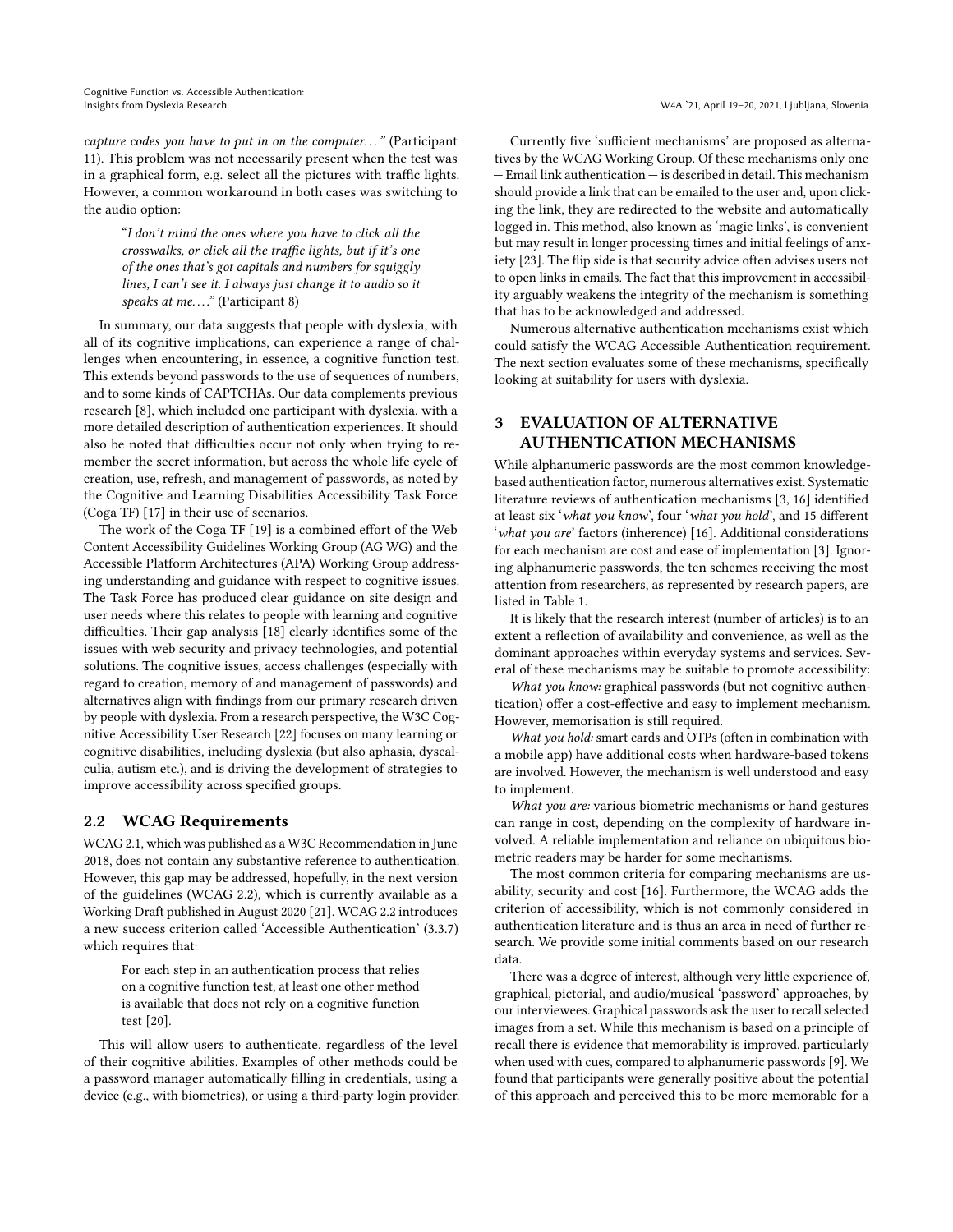<span id="page-4-1"></span>

| No. of Articles | Mechanism                      | Factor        | Cost-Effectiveness | Implementation |
|-----------------|--------------------------------|---------------|--------------------|----------------|
| 103             | ID-based (Smart Cards)         | What you hold | M                  | E              |
| 43              | One Time Password (OTP) tokens | What you hold |                    | E              |
| 42              | Graphical passwords            | What you know | L                  | E              |
| 25              | Cognitive authentication       | What you know | L,M                | E              |
| 24              | Face biometrics                | What you are  | M,H                | Н              |
| 24              | Keystroke biometrics           | What you are  | L,M                | E              |
| 21              | Mobile-based                   | What you hold | L.M.H              | E              |
| 12              | Hand gestures                  | What you are  | M,H                | Н              |
| 12              | Palmprint biometrics           | What you are  | M                  | Н              |
|                 | Touchstroke biometrics         | What you are  | L.M                | E              |
|                 |                                |               |                    |                |

Table 1: Alternative Authentication Mechanisms [\[3,](#page-5-21) [16\]](#page-5-22)

Cost-Efectiveness (L indicates Low, M indicates Medium, H indicates High) and Implementation (E indicates Easy, H indicates Hard)

dyslexic: "That's quite ingenious. I usually remember small details and then I can remember things" (Participant 3).

A potentially similar mechanism is the use of musical passwords [\[6\]](#page-5-24). Based on interview responses, we perceive musical recall to be much easier for dyslexics:

"For low risk systems that sounds great. Interestingly enough, music is one Of those things that sticks quite easily." (Participant 6)

"That would be really interesting. I do tend to remember a tune a lot easier than, you know, a random string of letters." (Participant 12)

Smart card-based authentication is the most researched mechanism, particularly in the context of multi-factor authentication [\[16\]](#page-5-22). Participants seemed ambivalent about this mechanism (including OTPs, token-based and physical key fobs). We noted that the use of numeric OTPs introduce difficulties, as people struggle to retype numbers correctly (refer Section 2.1) and often need to rely on strategies like reading it aloud to themselves or writing it down. Such strategies may introduce vulnerabilities (e.g. shoulder surfng) and reduce the security of the mechanism. A feature which can assist in this regard is automatic number entry, such as a Smartphone recognising an OTP in a text message:

"Luckily modern phones have the ability to automatically input it from the received text. So I almost consistently use that." (Participant 13)

Inherence-based mechanisms (what you are) present a range of possibilities, though these frequently require additional hardware and can be more difficult to implement. For the end-user, these mechanisms are convenient — especially fngerprint and face biometrics, which are widely known due to their use in Smartphones. On the area of biometrics some of our respondents were very positive:

"So, I've now started using facial recognition on this computer. . .I don't know whether it's my age and my technophobia. I was a bit concerned to start with, but it's worked absolutely beautifully every single time." (Participant 9)

inclusion. There were participants who were concerned (rightly or not) about such mechanisms:

> "I think that biometric devices, like taking fngerprints and things like that, I have always viewed them as very compromising in terms of security. It seems very suspicious to me that any company should possess copies of your fngerprints." (Participant 13)

The variety of attitudes and behaviours with the listed mechanisms suggest that there is no single or 'most appropriate' mechanism. The question of universal design often emerges when considering the range of target users anticipated to use systems. What is clear from the above is that we must accommodate all ranges of ability wherever possible, ensuring accessibility and inclusion for all.

#### <span id="page-4-0"></span>4 CONCLUSION & FUTURE WORK

Given our recent human-centred research focus on dyslexia and the fndings from our feldwork, the overview of alternative authentication mechanisms, and the emerging WCAG direction, we make several recommendations. First, the life-cycle of authentication needs to be explored in its entirety. It is is naïve to examine only the recall stage, which is admittedly where many of the issues manifest across the entire population. Scrutinising and improving steps across the life-cycle will enhance usability, security and accessibility. Second, the implications of the cognitive demand, which extends across a number of challenges faced by individuals, should be acknowledged and accommodated in authentication design. Future work should address the nature of those cognitive elements inherent within the key stage, that of access to systems and services. Finally, full consideration needs to be given to the range of abilities and accessibility needs of individuals with cognitive impairments, especially in the drafting of new authentication standards and guidelines. Methods adopted to research these areas need to be carefully crafted, and be respectful of the needs and potential limitations of participants.

#### 5 ACKNOWLEDGMENTS

However, we may also note that those verifcation and authenti- We are grateful to our interviewees for opening our eyes to the cation mechanisms relying upon biometrics can raise questions of challenges password authentication poses to those with dyslexia.